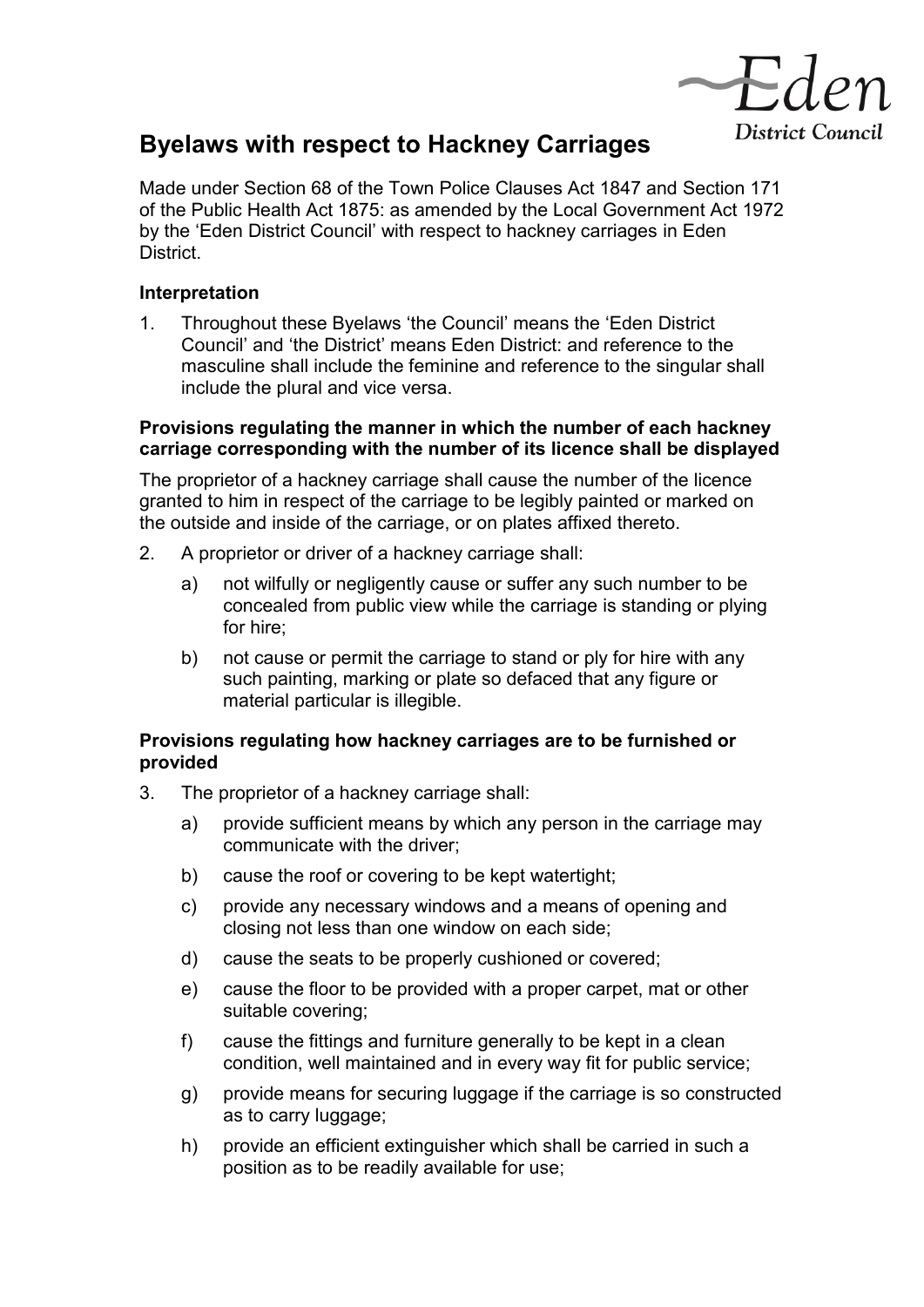- i) provide at least two doors for the use of persons conveyed in such carriage and a separate means of ingress and egress for the driver.
- 4. The proprietor of a hackney carriage shall cause any taximeter with which the carriage is provided to be so constructed, attached and maintained as to comply with the following requirements, that is to say:
	- a) the taximeter shall be fitted with a key, flag, or other device the turning of which will bring the machinery of the taximeter into action and cause the word 'HIRED' to appear on the face of the taximeter;
	- b) such key, flag, or other device shall be capable of being locked in such a position when the machinery of the taximeter is not in action so that no fare is recorded on the face of the taximeter;
	- c) when the machinery of the taximeter is in action there shall be recorded on the face of the taximeter in clearly legible figures a fare not exceeding the rate of fare which the proprietor or driver is entitled to demand and take for hire of the carriage by distance in pursuance of byelaw in that behalf;
	- d) the word 'FARE' shall be printed on the face of the taximeter in plain letters so as clearly to apply to the fare recorded thereon;
	- e) the taximeter shall be so placed that all letters and figures on the face thereof are at all times plainly visible to any person being conveyed in the carriage, and for that purpose the letters and figures shall be capable of being suitably illuminated during the period of hiring;
	- f) the taximeter and all the fittings thereof shall be so affixed to the carriage with seals or other appliances that it shall not be practicable for any person to tamper with them except by breaking, damaging or permanently displacing the seals or other appliances.

#### **Provisions regulating the conduct of the proprietors and drivers of hackney carriages plying within the district in their several employments, and determining whether such drivers shall wear any and what badges**

- 5. The driver of a hackney carriage provided with a taximeter shall:
	- a) when standing or plying for hire, keep the key, flag or other device fitted in pursuance of the byelaw in that behalf locked in the position in which no fare is recorded on the face of the taximeter;
	- b) as soon as the carriage is hired by distance, and before the beginning of the journey, bring the machinery of the taximeter into action by moving the said key, flag or other device, so that the word 'HIRED' is legible on the face of the taximeter and keep the machinery of the taximeter in action until the termination of the hiring;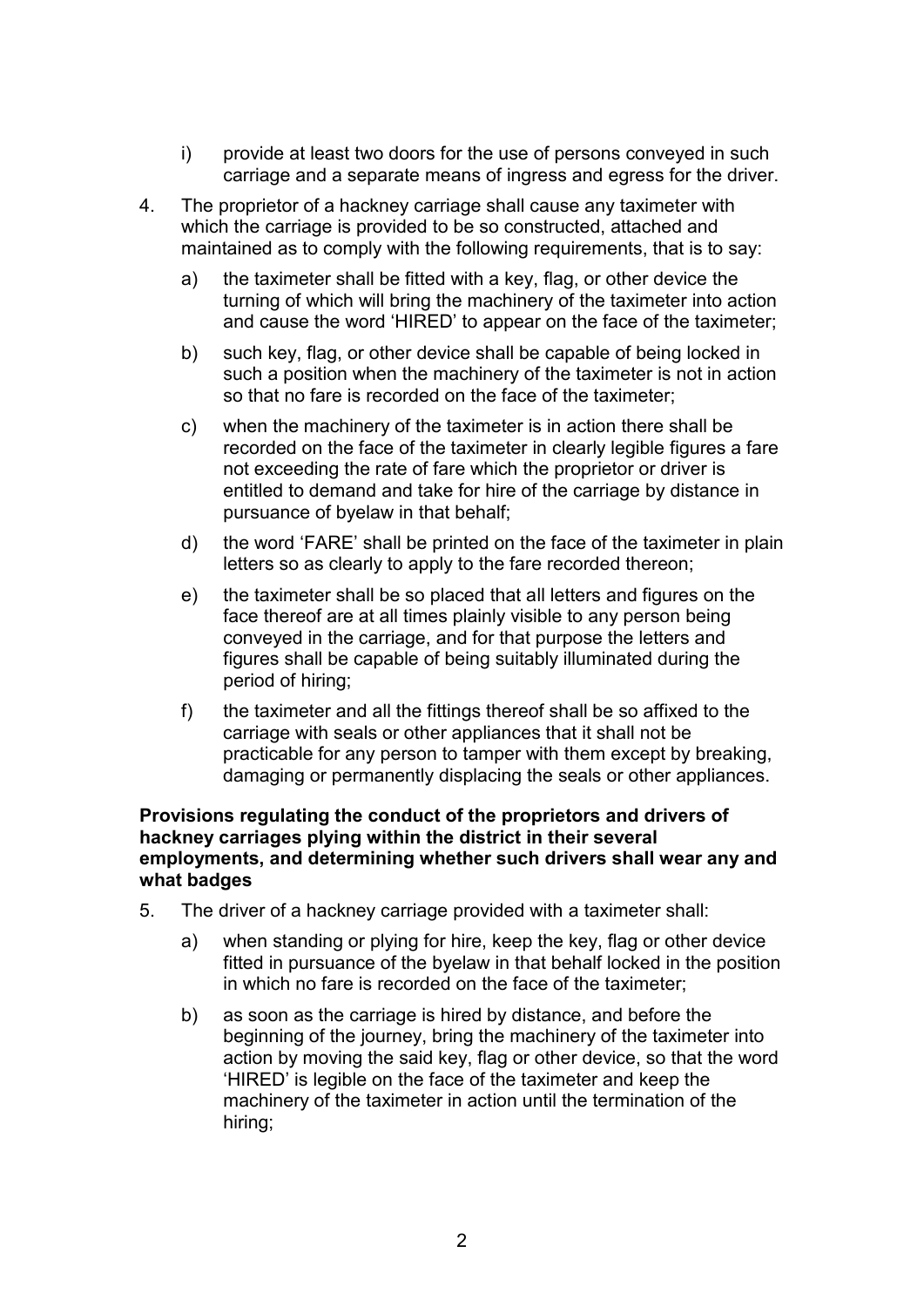- c) cause the dial of the taximeter to be kept properly illuminated throughout the part of a hiring which is during the hours of darkness as defined for the purposes of the Road Traffic Act, 1972, and also at any other time at the request of the hirer.
- 6. A proprietor or driver of a hackney carriage shall not tamper with or permit any person to tamper with any taximeter with which the carriage is provided, or with the fittings thereof, or with the seals affixed thereto.
- 7. The proprietor or driver of a hackney carriage, when standing or plying for hire, shall not, by calling out or otherwise, importune any person to hire such carriage and shall not make use of the services of any other person for the purpose.
- 8. The driver of a hackney carriage shall behave in a civil and orderly manner and shall take all reasonable precautions to ensure the safety of persons conveyed in or entering or alighting from the vehicle.
- 9. The proprietor or driver of a hackney carriage who has agreed or has been hired to be in attendance with the carriage at an appointed time and place shall unless delayed or prevented by some sufficient cause, punctually attend with such carriage at such appointed time and place.
- 10. The driver of a hackney carriage when hired to drive to any particular destination shall, subject to any directions given by the hirer, proceed to that destination by the shortest available route.
- 11. A proprietor or driver of a hackney carriage shall not convey or permit to be conveyed in such carriage any greater number of persons than the number of persons specified on the plate affixed to the outside of the carriage.
- 12. If a badge has been provided by the Council and delivered to the driver of a hackney carriage, he shall, when standing or plying for hire, and when hired, wear that badge in such a position and manner as to be plainly visible.
- 13. The driver of a hackney carriage so constructed as to carry luggage shall, when requested by any person hiring or seeking to hire the carriage:
	- a) convey a reasonable quantity of luggage:
	- b) afford reasonable assistance in loading and unloading;
	- c) afford reasonable assistance in removing it to or from the entrance of any building, station, or place at which he may take up or set down such a person.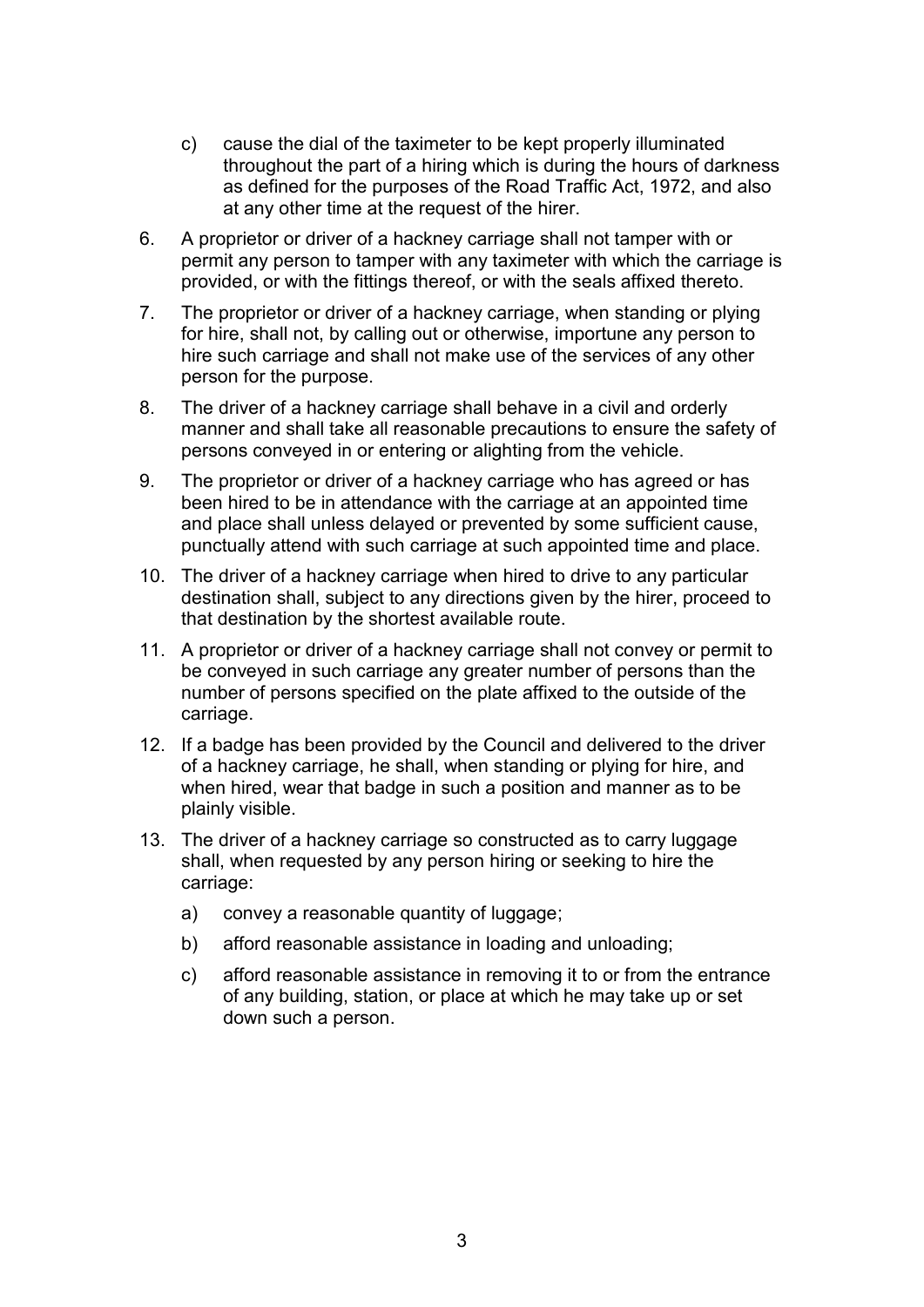## **Provisions fixing the rates or fares to be paid for hackney carriages within the district, and securing the due publication of such fares**

14. The proprietor or driver of a hackney carriage shall be entitled to demand and take for the hire of the carriage the rate of fare prescribed by the following table, the rate or fare being calculated by distance unless the hirer expresses at the commencement of the hiring his desire to engage by time.

| <b>Schedule</b> (Effective from 1 August 2011 onwards)                                                                                                                                                          | Charges |
|-----------------------------------------------------------------------------------------------------------------------------------------------------------------------------------------------------------------|---------|
| <b>Tariff One</b> (basic day rate)<br>Between 6am - 11pm<br>If the distance is 8/10 mile or under                                                                                                               | £2.50   |
| For each subsequent tenth of a mile                                                                                                                                                                             | £0.25   |
| <b>Tariff Two</b><br>Between 11pm - 6am<br>If the distance is 8/10 mile or under                                                                                                                                | £3.50   |
| For each subsequent tenth of a mile                                                                                                                                                                             | £0.35   |
| <b>Tariff Three</b><br>Bank or Public Holiday (to include Christmas Day, Boxing Day,<br>New Year's Day and Easter Sunday) for the period up to 6am<br>on the following day and also between 6pm and midnight on |         |
| 24 December and 31 December<br>If the distance is 8/10 mile or under                                                                                                                                            | £4.50   |
| For each subsequent tenth of a mile                                                                                                                                                                             | £0.45   |
| <b>Waiting Time</b><br>For each single period of 3 minutes or uncompleted part thereof                                                                                                                          | £0.90   |
|                                                                                                                                                                                                                 |         |
| <b>Extra Charges</b><br>For soiling the carriage                                                                                                                                                                | £75.00  |
| For each person carried in excess of 2<br>For each article of wheeled luggage carried outside the                                                                                                               | £0.50   |
| passenger compartment                                                                                                                                                                                           | £0.50   |

Provide always that where a hackney carriage furnished with a taximeter shall be hired by distance, the proprietor or driver thereof shall not be entitled to demand and take a fare greater than that recorded on the face of the taximeter, save for any extra charges authorised by the Council from time to time which it may not be possible to record on the face of the taximeter.

#### **Provisions securing the safe custody and redelivery of any property accidentally left in hackney carriages**

15. The proprietor or driver of a hackney carriage shall immediately after the termination of any hiring or as soon as practicable thereafter carefully search the carriage for any property which may have been accidentally left therein.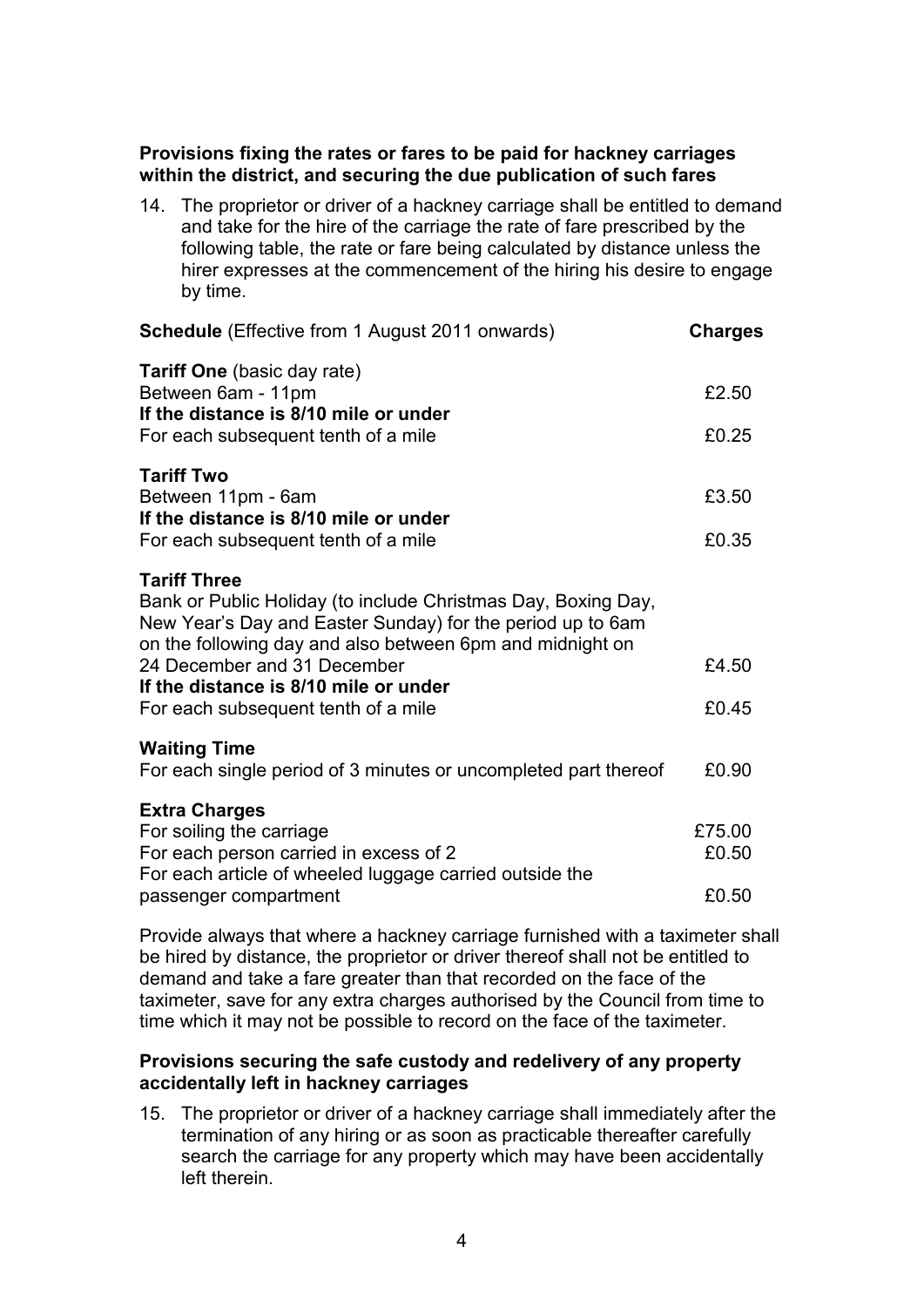The proprietor or driver of a hackney carriage shall, if any property accidentally left therein by any person who may have been conveyed in the carriage be found by or handed to him, carry it as soon as possible and in any event within 48 hours, if not sooner claimed by or on behalf of its owner, to a police station in the district and leave it in the custody of the officer in charge of the police station on his giving a receipt for it.

#### **Penalties**

16. Every person who shall offend against any of these byelaws shall be liable on summary conviction to a fine not exceeding fifty pounds and in the case of a continuing offence, to a further fine not exceeding five pounds for each day during which the offence continues after conviction therefor.

# **Repeal of Byelaws**

17. The byelaws relating to hackney carriages which were made by the Urban District Council of Penrith on the thirtieth day of June 1921, and which were confirmed by the Minister of Health on the fourteenth day of July, 1921, are hereby repealed.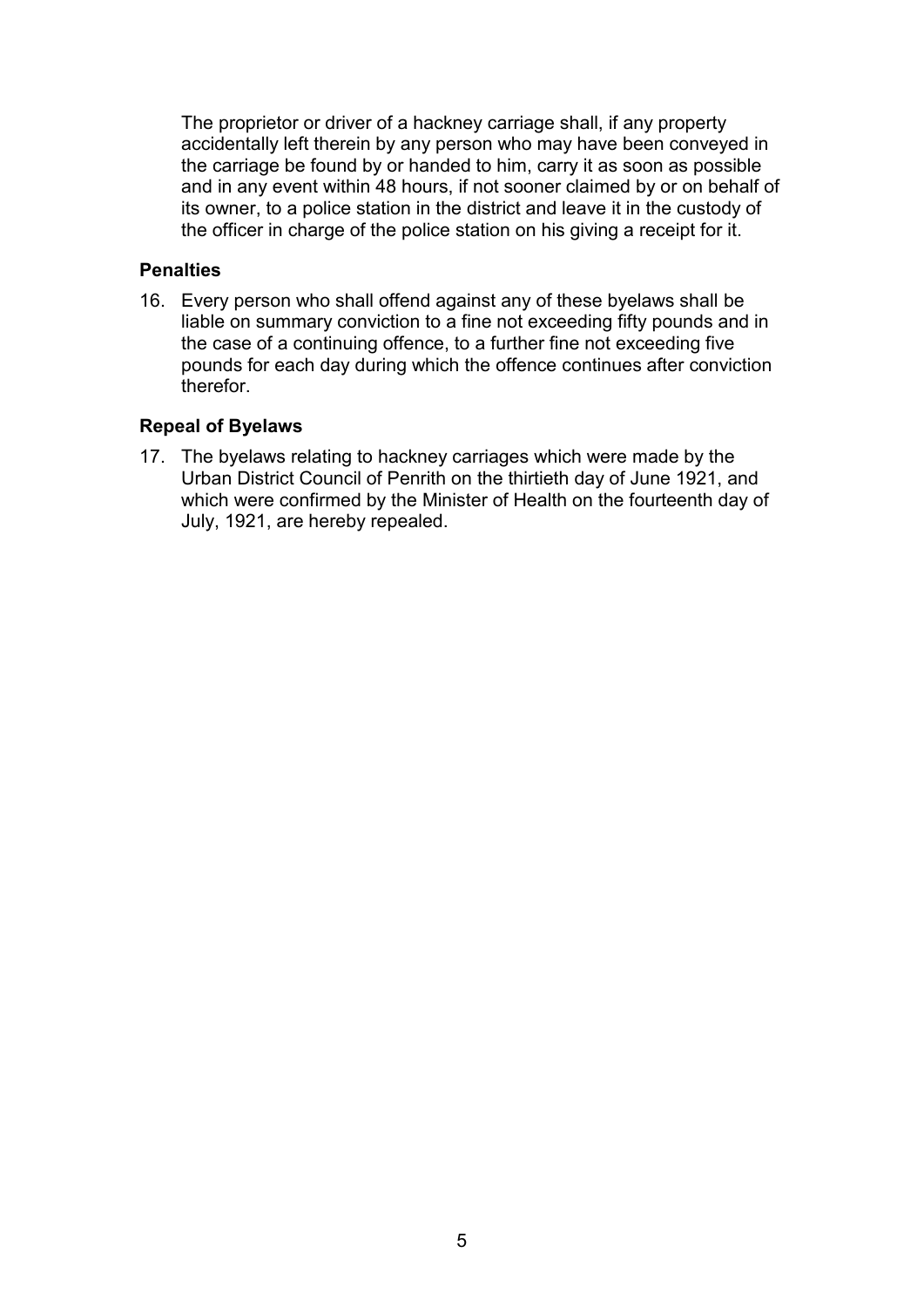THE COMMON SEAL of the EDEN DISTRICT COUNCIL was hereunto affixed this seventeenth day of March 1983 in the presence of:

M W SEWELL Chairman

J D BROWN Chief Executive

The foregoing byelaws are hereby confirmed by the Secretary of State and shall come into operation on the nineteenth day of August 1983.

G I de Deney An Assistant Under Secretary State

Signed by authority of the Secretary of State Home Office, nineteenth August 1983.